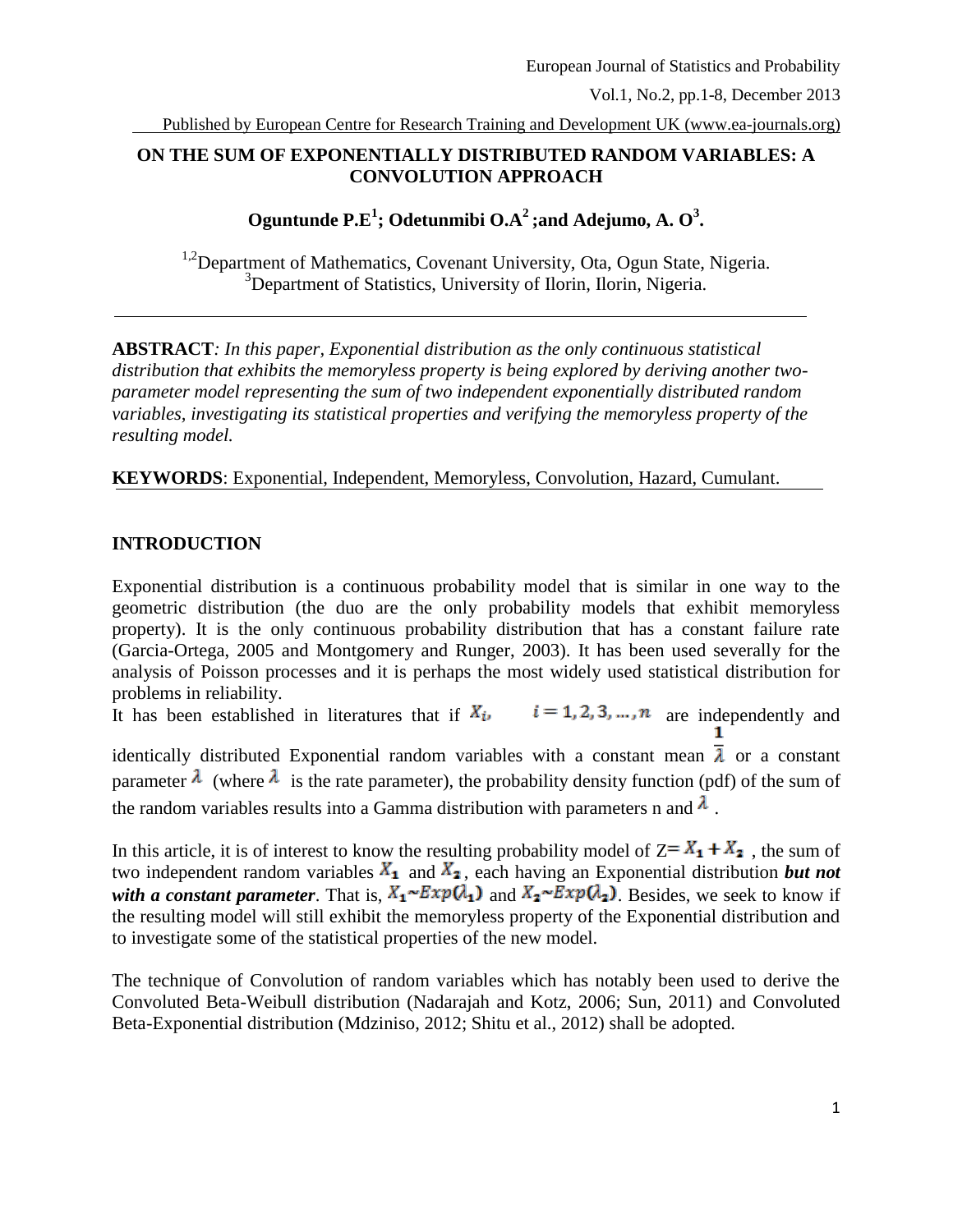Published by European Centre for Research Training and Development UK (www.ea-journals.org)

#### **METHODOLOGY**

If  $X_1$  and  $X_2$  are iid Exponential random variables with parameters  $\lambda_1$  and  $\lambda_2$  respectively, Then,

 $f(x_i) = \lambda_i e^{-\lambda_i x}$ ,  $\lambda_i > 0, x \ge 0$ Let  $Z = X_1 + X_2$ , then,  $X_2 = Z - X_1$  $f(x_1, z - x_1) = \lambda_1 \lambda_2 e^{-\lambda_2 z} e^{(\lambda_2 - \lambda_1)x_1}$ ,  $\lambda_1 > 0$ ,  $\lambda_2 > 0$ ,  $z > 0$ <br>By the concept of Convolution of random variables,  $f(z) = \int_0^z f(x_1) f(z - x_1) dx_1$  $= \lambda_1 \lambda_2 e^{-\lambda_2 z} \int_0^z e^{(\lambda_2 - \lambda_1)x_1} dx_1$  $= \lambda_1 \lambda_2 e^{-\lambda_2 z} \cdot \frac{1}{\lambda_2 - \lambda_1} \left[ e^{(\lambda_2 - \lambda_1)x_1} \right]_0^z$ (1)  $\frac{\lambda_1\lambda_2}{\lambda_2-\lambda_1}\big(e^{-\lambda_1 z}-e^{-\lambda_2 z}\big).$  $f(z) = \frac{\lambda_1 \lambda_2}{z} \left( e^{-\lambda_1 z} - e^{-\lambda_2 z} \right)$  $\lambda(z) = \frac{\lambda_1 \lambda_2}{z} \left( e^{-\lambda_1 z} - e^{-\lambda_2 z} \right)$  $=$  $-\lambda_1$   $\sim$   $\sim$   $\sim$   $\sim$   $\sim$ 2  $\mathcal{L}_1$ 

 $\lambda_1 > 0, \lambda_2 > 0, z \ge 0$ 

The model in Equation (1) above represents the probability model for the sum of two iid Exponential random variables.

### **Validity of the model**

For the model  $f(z)$  to be a valid model, it suffices that  $\int_0^\infty f(z)dz = 1$ <br> $\int_0^\infty f(z)dz = \frac{\lambda_1 \lambda_2}{\lambda_2 - \lambda_1} \int_0^\infty (e^{-\lambda_1 z} - e^{-\lambda_2 z})dz$  $= \frac{\lambda_1 \lambda_2}{\lambda_2 - \lambda_1} \left[ \frac{1}{\lambda_2} e^{-\lambda_2 z} - \frac{1}{\lambda_1} e^{-\lambda_1 z} \right]^\infty$  $=\frac{\lambda_1\lambda_2}{\lambda_2-\lambda_1}\cdot\left[\frac{\lambda_2-\lambda_1}{\lambda_1\lambda_2}\right]$ 

#### **Cumulative Density Function (CDF)**

By definition, the cdf is derived by;  $F(z) = P(z \le z)$ 

$$
= \int_0^2 f(t)dt
$$
  
\n
$$
= \frac{\lambda_1 \lambda_2}{\lambda_2 - \lambda_1} \int_0^z \left( e^{-\lambda_1 t} - e^{-\lambda_2 t} \right) dt
$$
  
\n
$$
F(z) = 1 + \frac{\lambda_1}{\lambda_2 - \lambda_1} e^{-\lambda_2 z} - \frac{\lambda_2}{\lambda_2 - \lambda_1} e^{-\lambda_1 z}
$$
\n(2)

We can deduce from Equation (2) that  $\lim_{z \to \infty} F(z) = 1$ **2.3 Shape of the model**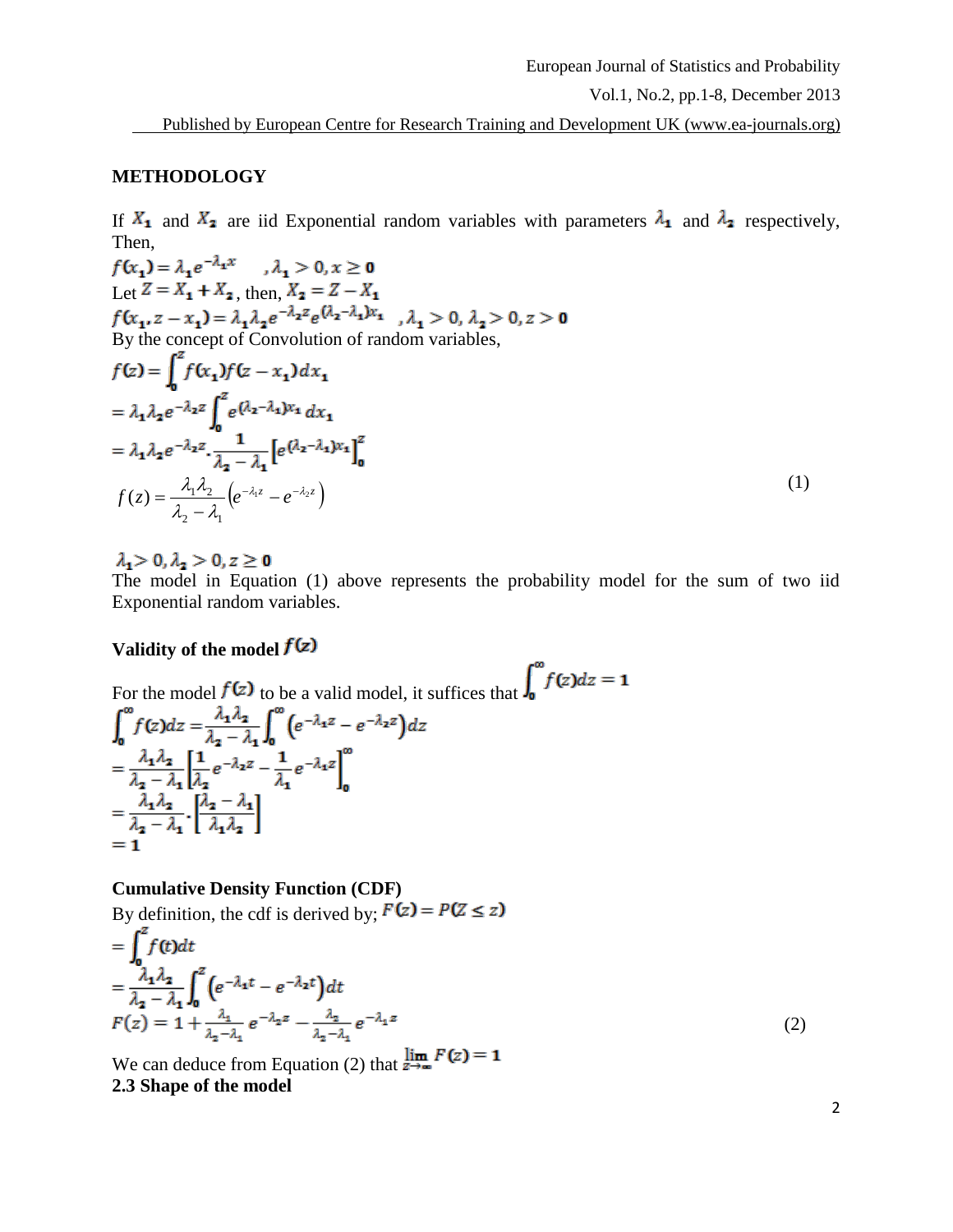Published by European Centre for Research Training and Development UK (www.ea-journals.org)

Differentiating  $f(z)$  in Equation (1) with respect to z and equating the result to zero;

$$
f'(z) = \frac{\lambda_1 \lambda_2}{\lambda_2 - \lambda_1} \left( \frac{1}{\lambda_2} e^{-\lambda_2 z} - \frac{1}{\lambda_1} e^{-\lambda_1 z} \right) = 0
$$
  
Solving for z,  

$$
z = \frac{1}{\lambda_2 - \lambda_1} [\ln \lambda_1 - \ln \lambda_2] > 0 \quad , \qquad \text{for } \lambda_1 \neq \lambda_2
$$

This value indicates that the model has one mode (Unimodal)

The graph in Fig. 1 shows the shape of the distribution for  $\lambda_1 = 0.5$ ,  $\lambda_2 = 0.1$  and  $\lambda_1 = 1, \lambda_2 = 0.5$ 



Fig. 1: Graph for the pdf of variable Z (where  $A1=\lambda_1$  and  $A2=\lambda_2$ )

It can be deduced from Fig. 1 that the parameters  $\lambda_1$  and  $\lambda_2$  are both shape parameters. Increase in the value of  $\lambda_1$  results in increase in the peak of the graph and increase in the value of  $\lambda_2$ results in increase in the width of the graph.

### **Parameter Estimation**

Let  $z_1, z_2, ..., z_n$  denote random sample from 'n' independent and identically distributed random variables each having the pdf derived in Equation (1) above. Using the method of maximum likelihood estimation, the likelihood function is given by;

$$
L(Z|\lambda_1, \lambda_2) = \left(\frac{\lambda_1 \lambda_2}{\lambda_2 - \lambda_1}\right)^n \cdot \prod_{i=1}^n (e^{-\lambda_1 z_i} - e^{-\lambda_2 z_i})
$$
  
Let  $l = log L(Z|\lambda_1, \lambda_2)$   

$$
l = n log(\lambda_1 \lambda_2) - n log(\lambda_2 - \lambda_1) + \sum_{i=1}^n log[e^{-\lambda_1 z_i} - e^{-\lambda_2 z_i}]
$$

3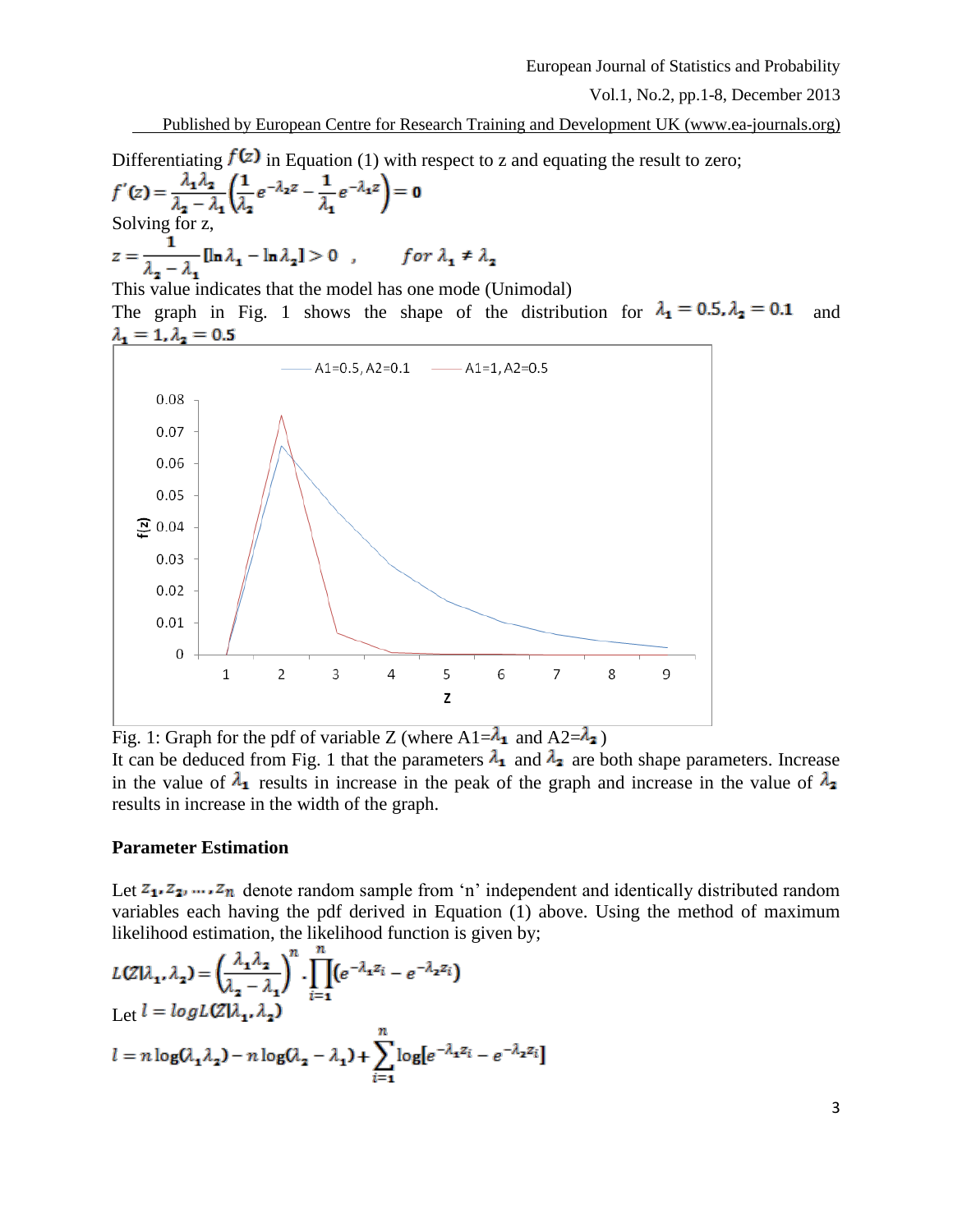Published by European Centre for Research Training and Development UK (www.ea-journals.org)

$$
\frac{\partial l}{\partial \lambda_1} = \frac{n}{\lambda_1} - \frac{n}{(\lambda_2 - \lambda_1)} + \sum_{i=1}^n \frac{z_i e^{-\lambda_1 z_i}}{(e^{-\lambda_1 z_i} - e^{-\lambda_2 z_i})}
$$
(3)

$$
\frac{\partial l}{\partial \lambda_2} = \frac{n}{\lambda_2} - \frac{n}{(\lambda_2 - \lambda_1)} + \sum_{i=1}^n \frac{z_i e^{-\lambda_2 z_i}}{(e^{-\lambda_1 z_i} - e^{-\lambda_2 z_i})}
$$
(4)

 $\partial l$ дı Setting  $\overline{\partial \lambda_1}$  and  $\overline{\partial \lambda_2}$  to zero and solving for  $\lambda_1$  and  $\lambda_2$  gives the maximum likelihood estimates of the parameters.

### **Hazard Function**

By definition, the hazard function for a random variable  $Z$  is defined by;

$$
h(z) = \frac{f(z)}{1 - F(z)}
$$
  
 
$$
h(z) = (\lambda_1 \lambda_2) \left[ \frac{e^{-\lambda_1 z} - e^{-\lambda_2 z}}{\lambda_2 e^{-\lambda_1 z} - \lambda_1 e^{-\lambda_2 z}} \right]
$$
 (5)

Fig. 2 shows the graph of the hazard rate function for the model





It can be deduced from Fig. 2 that the hazard rate decreases at variable Z increases and remains at a constant value at some points. The meaning is that, the model in Equation (1) will be appropriate model events whose risk is high at the early stage, the risk get reduced with time and remains constant at a point.

#### **Asymptotic Behavior**

We seek to investigate the behavior of our model in Equation (1) as  $z \to 0$  and as  $z \to \infty$ . This involves considering  $\lim_{z\to 0} f(z)$  and  $\lim_{z\to \infty} f(z)$ 

$$
\lim_{z \to 0} f(z) = \lim_{z \to 0} \left( \frac{\lambda_1 \lambda_2}{\lambda_2 - \lambda_1} \left( e^{-\lambda_1 z} - e^{-\lambda_2 z} \right) \right)
$$
  
= 0

4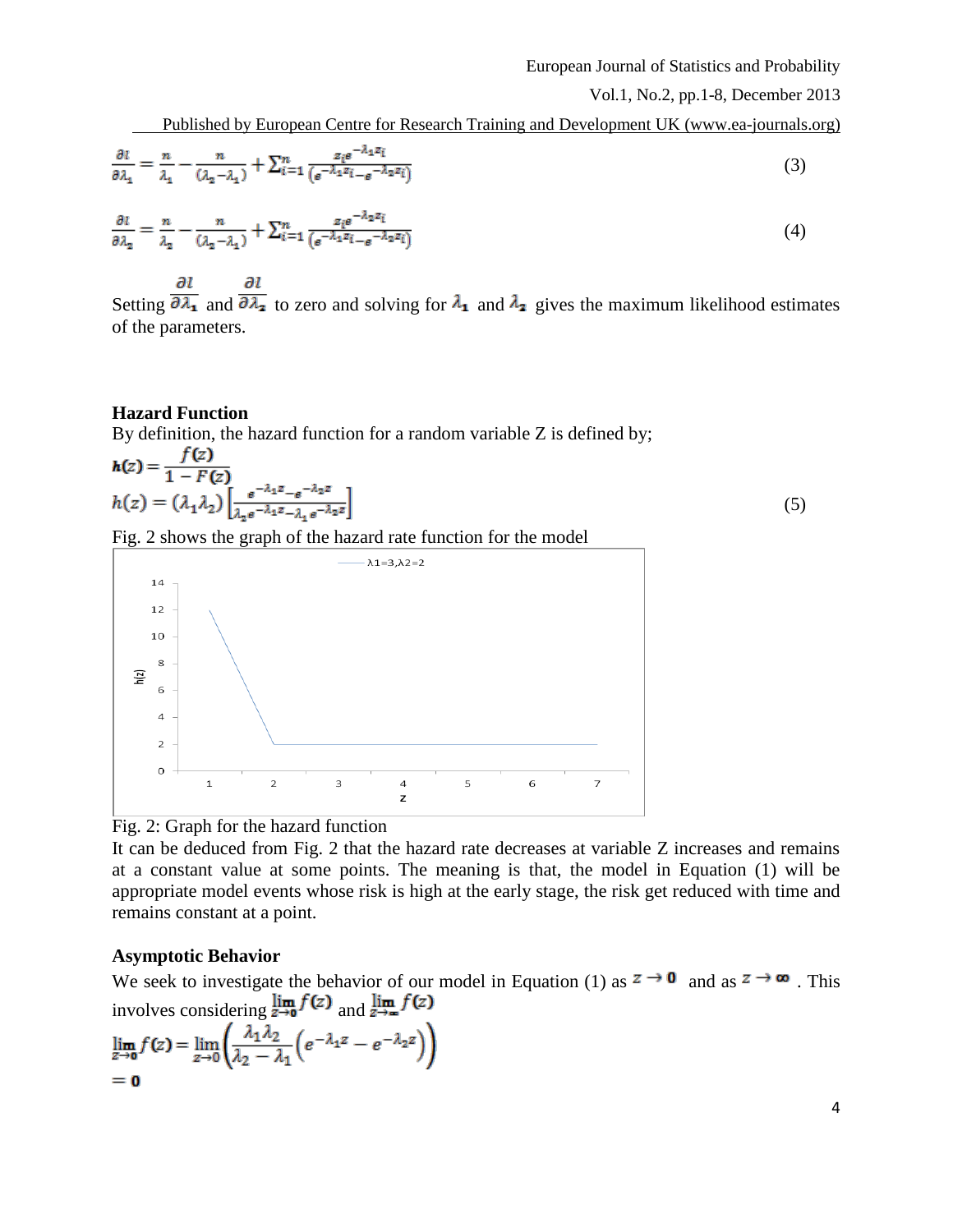Published by European Centre for Research Training and Development UK (www.ea-journals.org)

$$
\lim_{z \to \infty} f(z) = \lim_{z \to \infty} \left( \frac{\lambda_1 \lambda_2}{\lambda_2 - \lambda_1} \left( e^{-\lambda_1 z} - e^{-\lambda_2 z} \right) \right)
$$

These results confirm further that the model in Equation (1) has only one mode (Uni-modal)

### **Moment Generating Function**

The moment generating function (m.g.f) of a random variable Z is denoted by  $M_Z(t) = E(e^{tz})$ . where  $Z = X_1 + X_2$ , From the properties of m.g.f.

From the properties of m.g.,  

$$
M_{X_1+X_2}(t) = E(e^{tx_1}), E(e^{tx_2})
$$
  
where

$$
E(e^{tX_1}) = \frac{\lambda_1}{\lambda_1 - t}
$$

$$
E(e^{tX_2}) = \frac{\lambda_2}{\lambda_2 - t}
$$

 $E(e^{tX_1})$  and  $E(e^{tX_2})$  are the moment generating functions for a convoluted exponential distribution with parameters  $\lambda_1$  and  $\lambda_2$  respectively. Hence,

$$
M_{X_1+X_2}(t) = \frac{\lambda_1 \lambda_2}{(\lambda_1 - t)(\lambda_2 - t)}\tag{6}
$$

Equation (6) can be re-written as  $M_Z(t) = \lambda_1 \lambda_2 [(\lambda_1 - t)(\lambda_2 - t)]^{-1}$ The Characteristic function  $\phi_Z(t) = E(e^{tz})$ 

$$
\phi_Z(t) = \lambda_1 \lambda_2 [(\lambda_1 - it)(\lambda_2 - it)]^{-1}
$$

From the result in Equation (6), we can confidently generalize that if  $X_1, X_2, \dots, X_n$  are independently and identically distributed random variables, each having Exponential distribution with parameter, the moment generating function of the sum  $Z = X_1 + X_2 + \cdots + X_n$  can be expressed as

$$
M_Z(t) = \prod_{i=1}^n \lambda_i [\lambda_i - t]^{-1} \tag{7}
$$

#### **Moments**

The rth raw moment of a random variable, say Z is given by;

$$
E(Z^r) = \frac{d^r M_Z(t)}{dt^r}
$$

 $t=0$ As derived in Equation (6),  $M_Z(t) = \lambda_1 \lambda_2 [(\lambda_1 - t)(\lambda_2 - t)]^{-1}$ . Therefore, the first four moments

are derived below as;<br> $E(Z) = M'_z(0)$  $=\frac{1}{\lambda_1}+\frac{1}{\lambda_2}$  $E(Z^2) = M_Z''(0) = 2[\lambda_1^{-2} + \lambda_1^{-1}\lambda_2^{-1} + \lambda_2^{-2}]$ <br>  $E(Z^2) = M_Z''(0) = 6[\lambda_1^{-2} + \lambda_1^{-2}\lambda_2^{-1} + \lambda_1^{-1}\lambda_2^{-2} + \lambda_2^{-2}]$ <br>  $E(Z^4) = M_Z^4(0) = 24[\lambda_1^{-4} + \lambda_1^{-3}\lambda_2^{-1} + \lambda_1^{-1}\lambda_2^{-3} + \lambda_1^{-2}\lambda_2^{-2} + \lambda_2^{-4}]$ <br>
Hence, we can make the following

5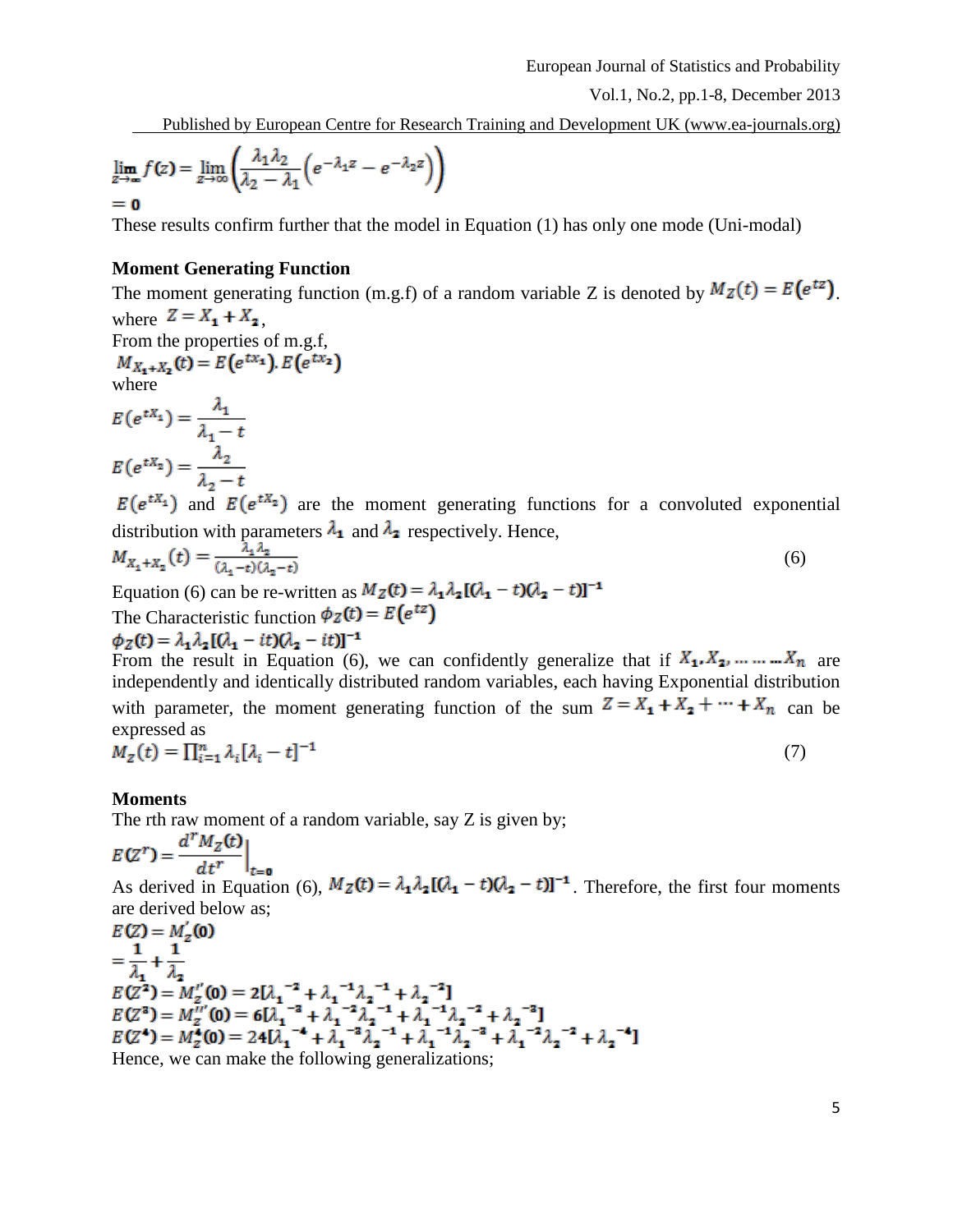(9)

Published by European Centre for Research Training and Development UK (www.ea-journals.org)

- (1) The mean of the sum of 'n' independent Exponential distribution is the sum of individual means. That is, if  $Z = X_1 + X_2 + \cdots + X_n$ , then,  $E(Z) = \sum_{i=1}^n \frac{1}{\lambda_i}$ (8)
- (2) The rth moment of Z can be expressed as;<br> $E(Z^r) = r! \sum_{i=0}^{r} \lambda_1^{-i} \lambda_2^{-(r-i)}$

### **Cumulant generating function**

By definition, the cumulant generating function for a random variable Z is obtained from,

$$
C_Z(t) = \log[M_Z(t)]
$$
  
=  $\log \left\{ \frac{\lambda_1 \lambda_2}{(\lambda_1 - t)(\lambda_2 - t)} \right\}$   
By expansion using Maclaurin series,  

$$
C_Z(t) = \sum_{n=1}^{\infty} (n-1)! \left[ \left(\frac{1}{\lambda_1}\right)^n + \left(\frac{1}{\lambda_2}\right)^n \right] \frac{t^n}{n!}
$$
 (10)

From the definition of cumulants, the cumulant  $K_n$  of a random variable Z are obtained from the  $t^n$ 

coefficients of  $\overline{n!}$  In Equation (10). Hence,

$$
K_n = (n-1)! \left[ \left( \frac{1}{\lambda_1} \right)^n + \left( \frac{1}{\lambda_2} \right)^n \right] \tag{11}
$$

The first four cumulants are given below as;

$$
K_1 = \frac{1}{\lambda_1} + \frac{1}{\lambda_2}
$$
  
\n
$$
K_2 = \left(\frac{1}{\lambda_1}\right)^2 + \left(\frac{1}{\lambda_2}\right)^2
$$
  
\n
$$
K_3 = 2\left[\left(\frac{1}{\lambda_1}\right)^3 + \left(\frac{1}{\lambda_2}\right)^3\right]
$$
  
\n
$$
K_4 = 6\left[\left(\frac{1}{\lambda_1}\right)^4 + \left(\frac{1}{\lambda_2}\right)^4\right]
$$

The following can be deduced from the results above;

- (1) The first cumulant  $K_1$  is the mean of the random variable Z
- (2) The second cumulant  $K_2$  is the variance of Z

$$
Skewness = \frac{\Lambda_3}{K_2^2}
$$
  
(3)  

$$
= \frac{2\left[\left(\frac{1}{\lambda_1}\right)^2 + \left(\frac{1}{\lambda_2}\right)^2\right]}{\left[\left(\frac{1}{\lambda_1}\right)^2 + \left(\frac{1}{\lambda_2}\right)^2\right]^{2/2}}
$$
  
(4)  

$$
kurtosis = \frac{K_4}{K_2^2}
$$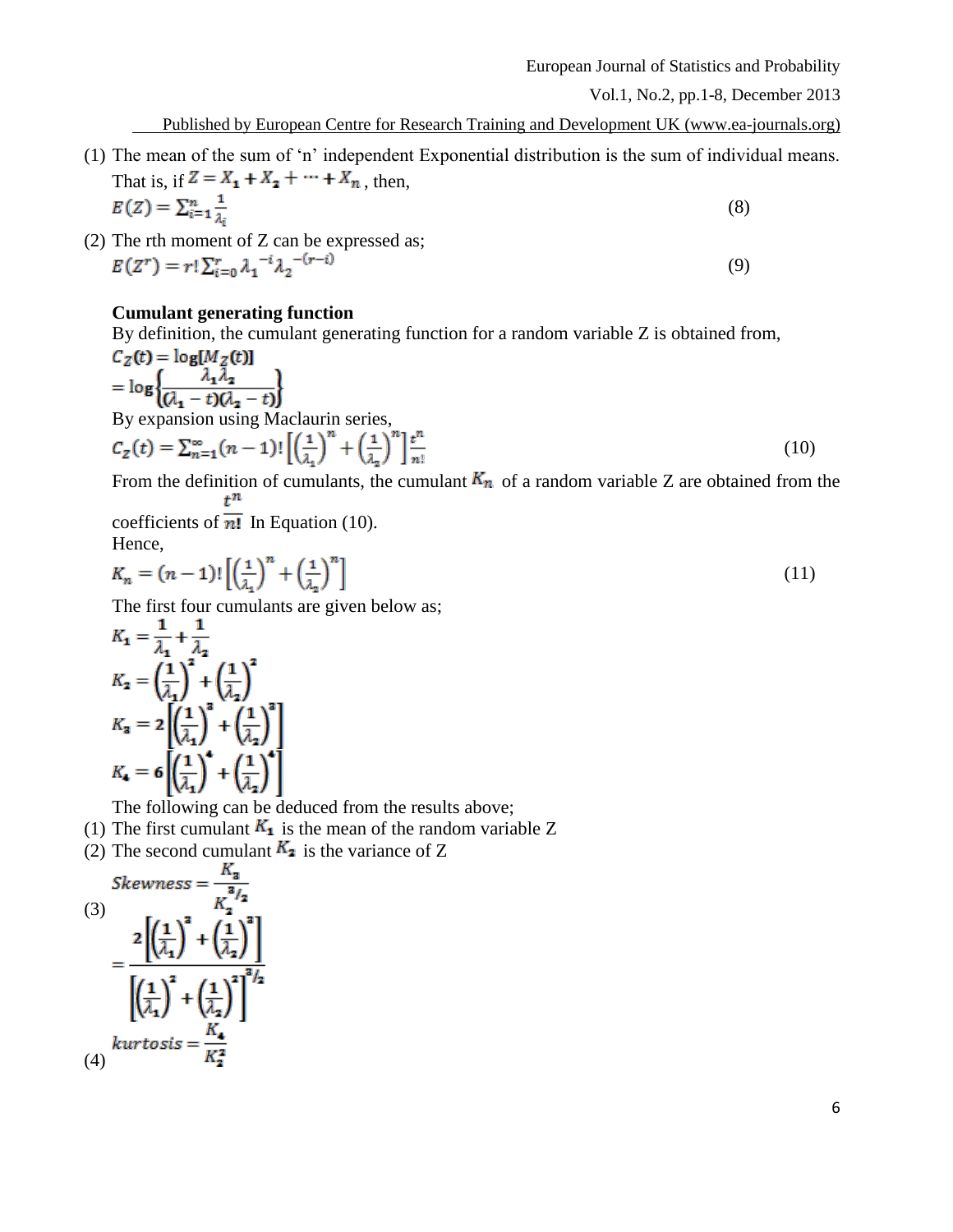Published by European Centre for Research Training and Development UK (www.ea-journals.org)

$$
=\frac{6\left[\left(\frac{1}{\lambda_1}\right)^4+\left(\frac{1}{\lambda_2}\right)^4\right]}{\left[\left(\frac{1}{\lambda_1}\right)^2+\left(\frac{1}{\lambda_2}\right)^2\right]^2}
$$

### **Memoryless Property**

We say that an Exponential distribution exhibits memoryless property because the condition below holds; Given that a bulb has survived *s* units of time, the probability that it survives a further *t* units of time is the same as that of a fresh bulb surviving t unit of time. That is,

 $P(X > s + t | X > s) = P(X > t)$ where X is a random variable.<br> $P(X > s + t | X > s) = \frac{P(X > s + t, X > s)}{P(X > s)}$  $=\frac{p(x>s+t)}{p(x>s)}$ (12)  $=\frac{\int_{(s+t)}^{\infty} \lambda e^{-\lambda x} dx}{\int_{s}^{\infty} \lambda e^{-\lambda x} dx}$ <br>=  $\frac{e^{-\lambda(s+t)}}{-\lambda s}$  $e^{-\lambda s}$  $= e^{-\lambda t} = P(X > t)$ That is,  $P(X > s + t | X > s) = P(X > t)$ 

Let us now consider the distribution of the sum of two independent Exponential distributions given in Equation (1);

From Equation (12),  
\n
$$
P(Z > s + t | Z > s) = \frac{P(Z > s + t)}{P(Z > s)}
$$
\n
$$
= \frac{\int_{(s+t)}^{\infty} \frac{\lambda_1 \lambda_2}{\lambda_2 - \lambda_1} \left(e^{-\lambda_1 z} - e^{-\lambda_2 z}\right) dz}{\int_{s}^{\infty} \frac{\lambda_1 \lambda_2}{\lambda_2 - \lambda_1} \left(e^{-\lambda_1 z} - e^{-\lambda_2 z}\right) dz}
$$
\n
$$
\neq P(Z > t)
$$
\n
$$
P(Z > t) = \frac{1}{\lambda_2 - \lambda_1} \left[\lambda_2 e^{-\lambda_1 t} - \lambda_1 e^{-\lambda_2 t}\right]
$$
\nWhere

Hence, we can infer that the memoryless property does not hold for the distribution of the sum of two independent Exponential distributions

## **CONCLUSION**

In this article, we used the concept of convolution to derive a two-parameter distribution representing the sum of two independent Exponential distributions. Some of its statistical properties were also investigated. It was observed that the distribution is positively skewed and has only one mode. Based on the behavior of the hazard function, the model would be appropriate in fitting data of stock returns, death roll in insurgencies, survival of sickle cell